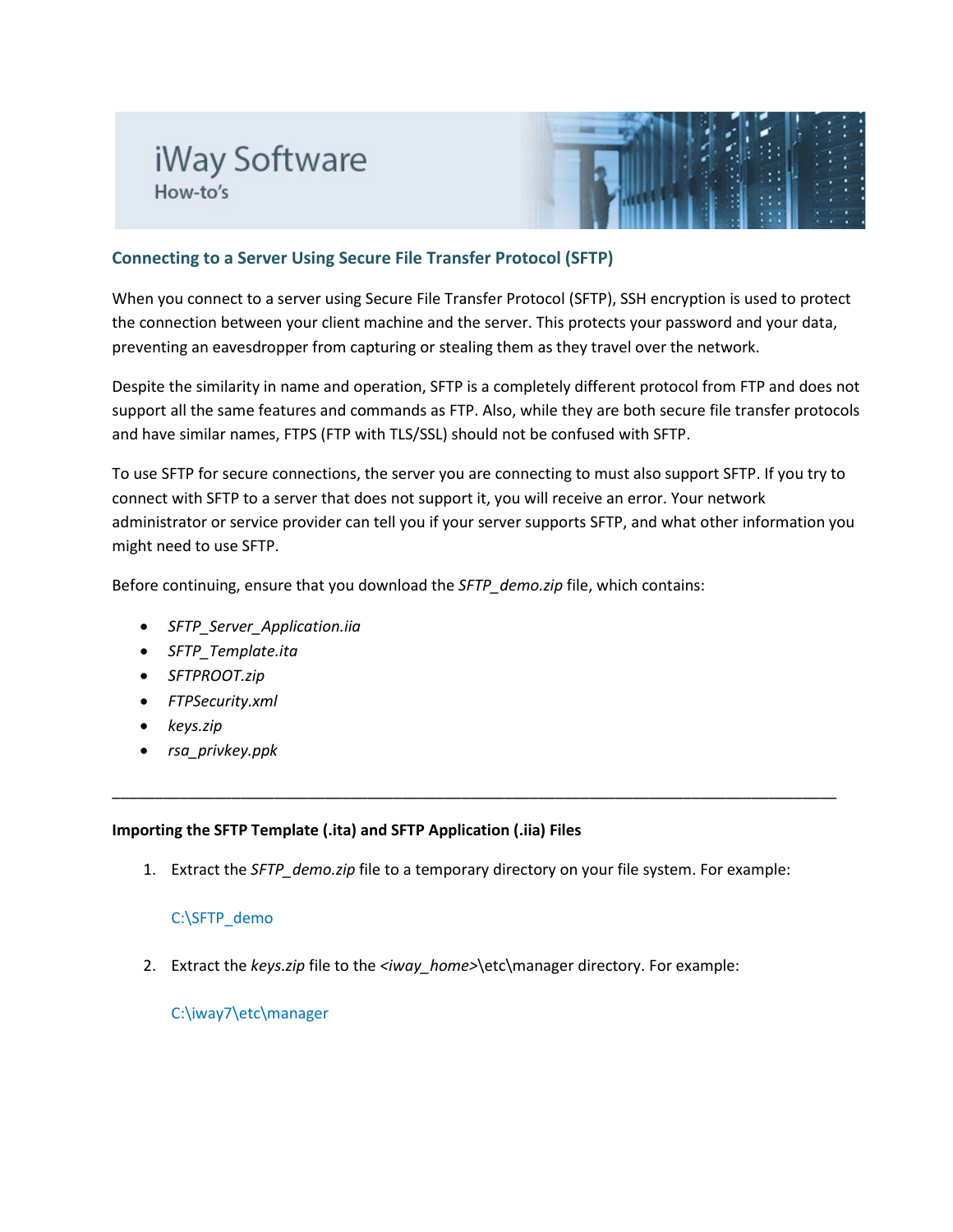3. Access the iWay Service Manager (iSM) Administration Console using the following URL:

http://*hostname*:9999

4. Click *Management* located in the top pane, as shown in the following image.



5. Click *Templates* located under Application Management in the left pane and then click *Import*, as shown in the following image.

| iWay Service Manager<br><b>Registry Deployments Tools</b><br><b>Server</b> |                                                                               |                              |  |  |
|----------------------------------------------------------------------------|-------------------------------------------------------------------------------|------------------------------|--|--|
| <b>Application</b><br><b>Management</b><br>Deployments                     | <b>Templates</b><br>Template creation and management. Templat<br>deployments. |                              |  |  |
| Applications                                                               | Name                                                                          | Actions                      |  |  |
| Templates<br>Events                                                        | Template iCakeHQ TEST                                                         | $\odot$ is $\bm{\mathsf{x}}$ |  |  |
|                                                                            | <b>TestTracTemp</b>                                                           | $\odot$ G X                  |  |  |
| <b>Server Management</b>                                                   |                                                                               |                              |  |  |
| <b>Servers</b>                                                             | New<br><b>Import</b>                                                          |                              |  |  |
| <b>Users</b>                                                               |                                                                               |                              |  |  |

The Templates - Import page opens, as shown in the following image.

| iWay Service Manager<br><b>Server</b>   | <b>Management</b><br>base<br>₫<br>◡<br><b>Registry Deployments Tools</b><br><b>Licenses</b><br><b>Restart</b>                                                |
|-----------------------------------------|--------------------------------------------------------------------------------------------------------------------------------------------------------------|
| <b>Application</b><br><b>Management</b> | <b>Templates - Import</b><br>Template creation and management. Template - a user defined server configuration profile to support development, test and produ |
| Deployments                             | <b>Problems</b>                                                                                                                                              |
| Applications                            | Select a template archive to import                                                                                                                          |
| <b>Templates</b>                        | Select a template archive to<br>C:\SFTP\SFTP_Template.ita<br>Browse                                                                                          |
| Events                                  | import *                                                                                                                                                     |
| <b>Server Management</b><br>Servers     | Next<br>$<<$ Back<br>Reset                                                                                                                                   |

6. Enter the path to the *SFTP\_Template.ita* template file that you extracted from the *SFTP\_demo.zip* file and then click *Next*.

The Templates – Import – Provide Name page opens, as shown in the following image.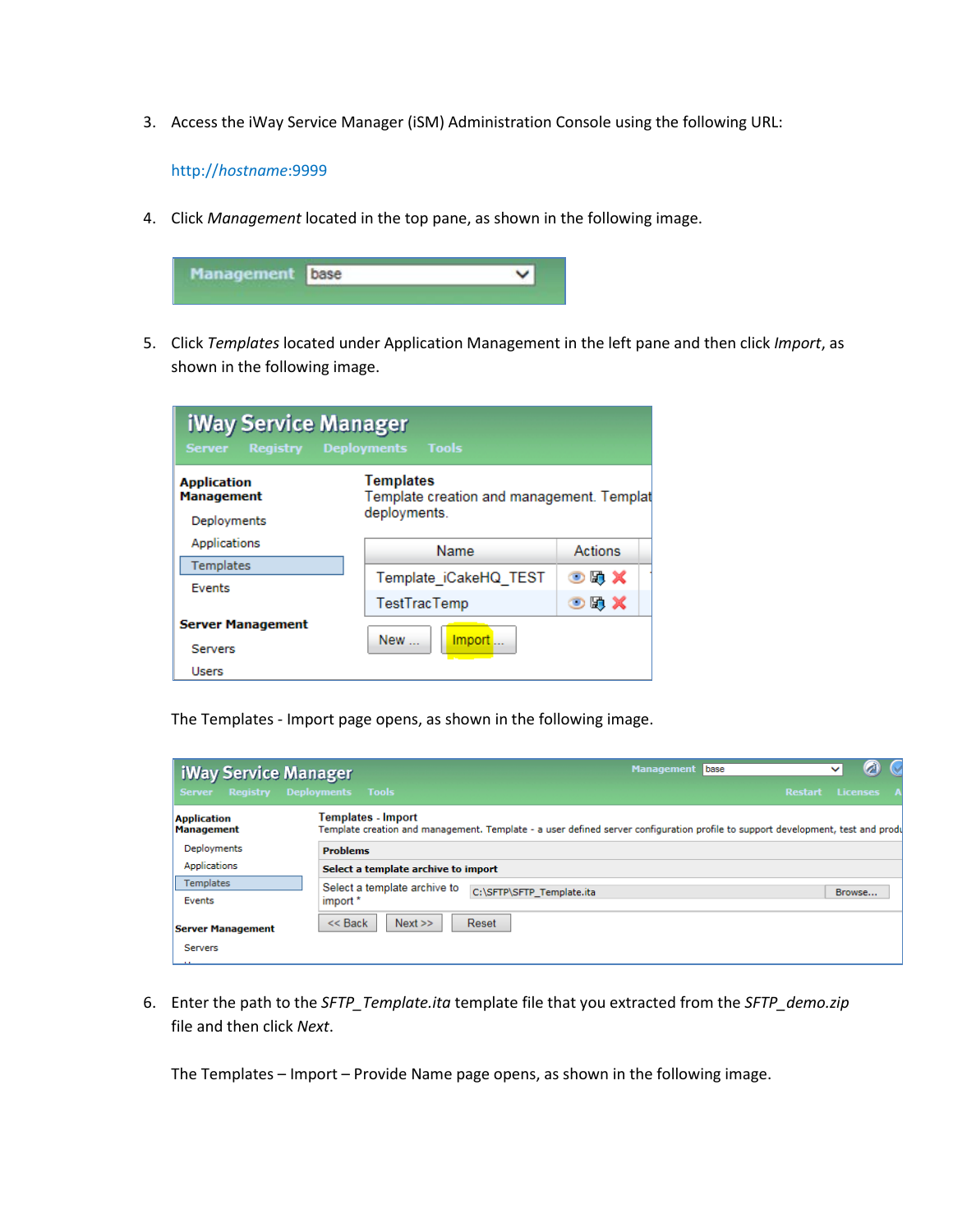| iWay Service Manager<br><b>Registry</b><br><b>Server</b> | Deployments Tools                                 |                                                    |
|----------------------------------------------------------|---------------------------------------------------|----------------------------------------------------|
| <b>Application</b><br><b>Management</b><br>Deployments   | Templates - Import - Provide Name<br>deployments. | Template creation and management. Template - a use |
| Applications                                             | Provide a name for the template                   |                                                    |
| Templates                                                | Template Name                                     | <b>SFTP</b> Template                               |
| <b>Events</b>                                            |                                                   |                                                    |
| <b>Server Management</b>                                 | $<<$ Back<br><b>Finish</b>                        | Reset                                              |

7. Enter a name for the template (for example, SFTP\_Template) and then click *Finish*.

The template you imported (SFTP\_Template) is now displayed in the list of available templates, as shown in the following image.

| <b>Application</b><br><b>Management</b><br>Deployments | <b>Templates</b><br>Template creation and management. Template - a user defined server configuration pro<br>deployments. |                                |                                       |
|--------------------------------------------------------|--------------------------------------------------------------------------------------------------------------------------|--------------------------------|---------------------------------------|
| Applications                                           | Name                                                                                                                     | <b>Actions</b>                 | <b>Description</b>                    |
| <b>Templates</b><br>Events                             | <b>SFTP</b> Template                                                                                                     | $\odot$ is $\times$            |                                       |
|                                                        | Template iCakeHQ TEST                                                                                                    | $\odot$ iii) $\bm{\mathsf{X}}$ | Test Template for iCakeHQ Application |
| <b>Server Management</b>                               | <b>TestTracTemp</b>                                                                                                      | $\odot$ h $\times$             |                                       |
| <b>Servers</b><br><b>Users</b>                         | New<br>Import                                                                                                            |                                |                                       |

8. Click *Applications* located under Application Management in the left pane and then click *Import*, as shown in the following image.

| <b>iWay Service Manager</b><br><b>Registry</b><br><b>Server</b> | <b>Tools</b><br><b>Deployments</b> |                               |                                                                                                                                                                             | <b>Management</b><br>l base |
|-----------------------------------------------------------------|------------------------------------|-------------------------------|-----------------------------------------------------------------------------------------------------------------------------------------------------------------------------|-----------------------------|
| <b>Application</b><br><b>Management</b><br>Deployments          | <b>Applications</b>                |                               | Upload/Download/Delete applications. iWay Integration Application (IIA) is an integration so<br>can be deployed, started, stopped and deleted without affecting other IIAs. |                             |
| Applications                                                    | Application                        | Actions                       | Owner                                                                                                                                                                       | Version                     |
| <b>Templates</b>                                                | iWayXMLArchive                     | <b>时临义</b><br>$\bigcirc$<br>G | sh11355@sh11355-PC                                                                                                                                                          | 02/28/11 10:17:47           |
| Events                                                          | TestTrac                           | $\bullet$ + + $\bullet$       | WIN78GB\$@win78gb                                                                                                                                                           | 10/14/14 15:23:54           |
| <b>Server Management</b><br><b>Servers</b>                      | <b>New</b><br>-Import.             |                               |                                                                                                                                                                             |                             |

The Applications - Import page opens.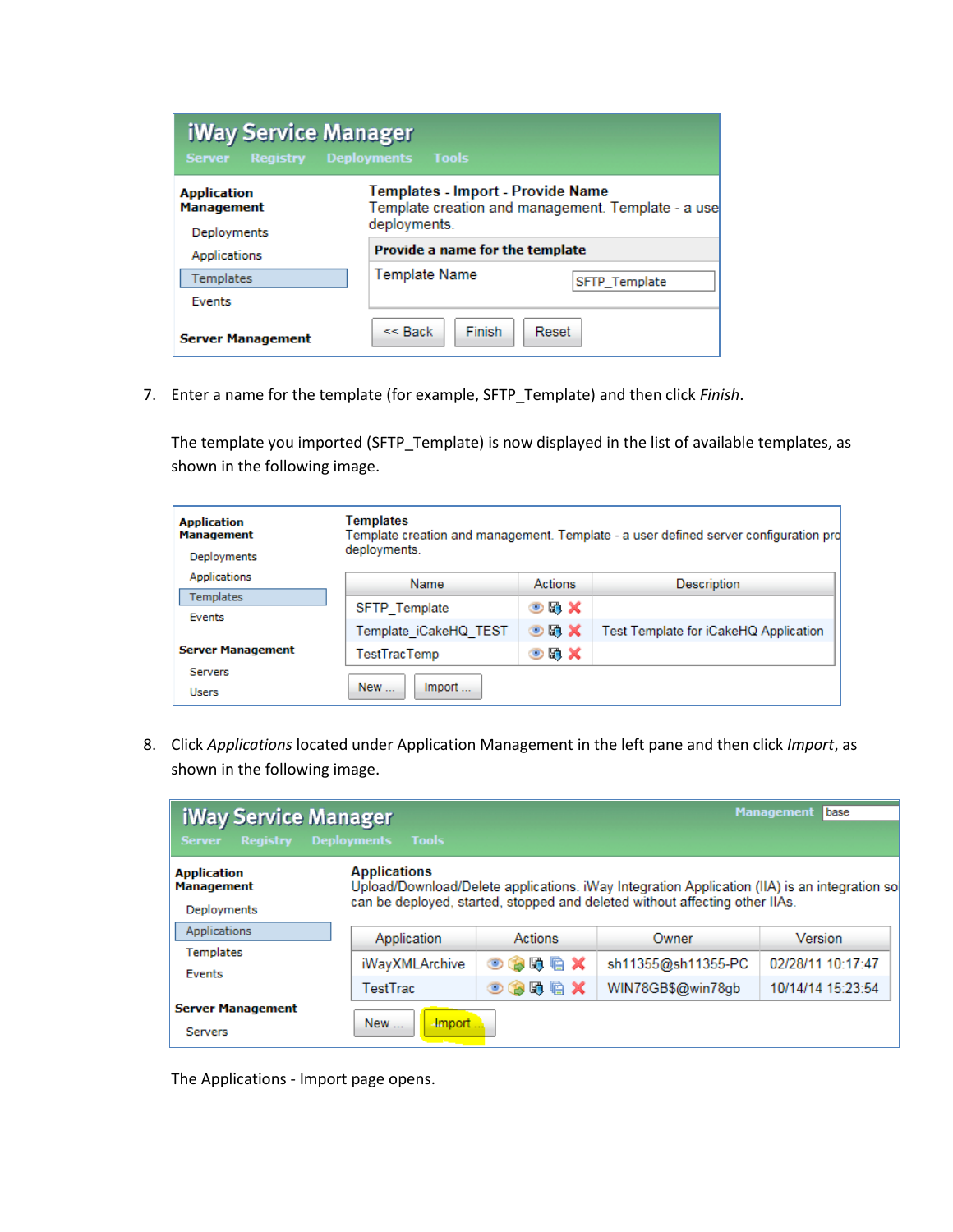9. Enter the path to the *SFTP\_Server\_Application.iia* iWay Integration Application (iIA) file that you extracted from the *SFTP\_demo.zip* file and then click *Next.*

The Applications – Import – Provide Name page opens.

10. Enter a name for the application (for example, SFTP\_Server\_Application) and then click *Finish*.

The application you imported (SFTP\_Server\_Application) is now displayed in the list of available applications, as shown in the following image.

| <b>iWay Service Manager</b><br><b>Registry</b><br><b>Server</b> | <b>Tools</b><br><b>Deployments</b>                                                                                                                                                                           |                                                             | <b>Management</b>                      | base<br><b>Rest</b>                    |
|-----------------------------------------------------------------|--------------------------------------------------------------------------------------------------------------------------------------------------------------------------------------------------------------|-------------------------------------------------------------|----------------------------------------|----------------------------------------|
| <b>Application</b><br><b>Management</b><br>Deployments          | <b>Applications</b><br>Upload/Download/Delete applications. iWay Integration Application (IIA) is an integration solution wit<br>can be deployed, started, stopped and deleted without affecting other IIAs. |                                                             |                                        |                                        |
| Applications                                                    | Application                                                                                                                                                                                                  | Actions                                                     | Owner                                  | <b>Version</b>                         |
| <b>Templates</b><br>Events                                      | iWayXMLArchive                                                                                                                                                                                               | $\odot$ \$ 5 $\odot$ X                                      | sh11355@sh11355-PC                     | 02/28/11 10:17:47<br>10/24/14 14:37:26 |
| <b>Server Management</b>                                        | <b>SFTP Server Application</b><br>TestTrac                                                                                                                                                                   | $\odot$ ( ) iii ii ii $\times$<br>$\odot$ ( ) iii ii ii $X$ | WIN78GB\$@win78gb<br>WIN78GB\$@win78gb | 10/14/14 15:23:54                      |
| <b>Servers</b><br><b>Users</b><br>Server Roles                  | New<br>Import                                                                                                                                                                                                |                                                             |                                        |                                        |

#### **Deploying the Imported SFTP Application**

1. From the iWay Service Manager (iSM) Administration Console, click *Management* located in the top pane, as shown in the following image.



2. Click *Applications* located under Application Management in the left pane and then click the *Deploy* icon to the right of the application you imported (SFTP\_Server\_Application), as shown in the following image.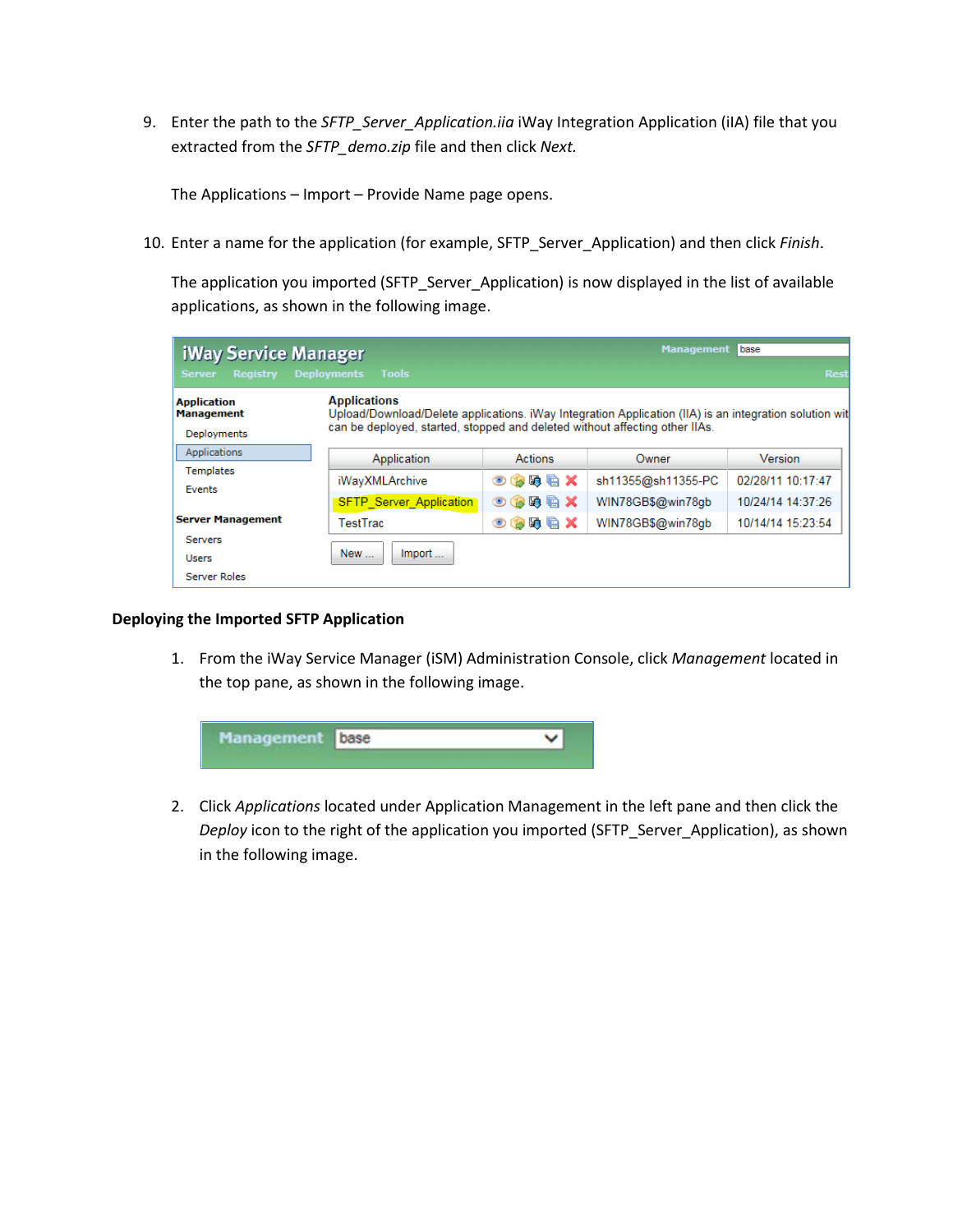| <b>iWay Service Manager</b><br><b>Server</b><br><b>Registry</b> | <b>Deployments</b><br><b>Tools</b>                                                                                                                                                                            |                  | <b>Management</b>  | base<br><b>Resta</b> |
|-----------------------------------------------------------------|---------------------------------------------------------------------------------------------------------------------------------------------------------------------------------------------------------------|------------------|--------------------|----------------------|
| <b>Application</b><br><b>Management</b><br>Deployments          | <b>Applications</b><br>Upload/Download/Delete applications. iWay Integration Application (IIA) is an integration solution with<br>can be deployed, started, stopped and deleted without affecting other IIAs. |                  |                    |                      |
| Applications                                                    | Application                                                                                                                                                                                                   | <b>Actions</b>   | Owner              | <b>Version</b>       |
| Templates<br>Events                                             | iWayXMLArchive                                                                                                                                                                                                | 50 Q X<br>◉<br>B | sh11355@sh11355-PC | 02/28/11 10:17:47    |
|                                                                 | SFTP Server Application                                                                                                                                                                                       | 50 Q X<br>O      | WIN78GB\$@win78gb  | 10/24/14 14:37:26    |
| <b>Server Management</b>                                        | TestTrac                                                                                                                                                                                                      | 人印唱义<br>O        | WIN78GB\$@win78gb  | 10/14/14 15:23:54    |
| <b>Servers</b><br><b>Users</b>                                  | New<br>Import                                                                                                                                                                                                 |                  |                    |                      |
|                                                                 |                                                                                                                                                                                                               | Deploy icon      |                    |                      |

The Deployments – New Deployment page opens, as shown in the following image.

| <b>iWay Service Manager</b>                       |                                                              | <b>Management</b><br>base<br>◡                                                                                         |
|---------------------------------------------------|--------------------------------------------------------------|------------------------------------------------------------------------------------------------------------------------|
| <b>Server</b><br><b>Registry</b>                  | <b>Tools</b><br><b>Deployments</b>                           | <b>Restart</b><br>-Li                                                                                                  |
| <b>Application</b><br><b>Management</b>           | <b>Deployments - New Deployment</b><br>Deploy an application |                                                                                                                        |
| Deployments                                       |                                                              | Deploy application SFTP_Server_Application (10/24/14 14:37:26)                                                         |
| <b>Applications</b><br>Templates<br><b>Events</b> | Deployment Name                                              | Use an auto-generated name below or provide a custom name<br>SFTP_Server_Application_SFTP_Template_1<br>$\circledcirc$ |
| <b>Server Management</b>                          |                                                              |                                                                                                                        |
| Servers<br><b>Users</b>                           | Deploy As Test Server                                        | Selecting this option makes the deployment available as a server where you may test                                    |
| <b>Server Roles</b><br><b>Test Servers</b>        | Configuration Template                                       | A 'raw' template is used by default.<br><b>SFTP Template</b>                                                           |
| <b>Remote Servers</b>                             |                                                              | Template iCakeHQ TEST<br><b>TestTracTemp</b>                                                                           |
|                                                   | Port                                                         | Port the console will listen on<br>9982                                                                                |
|                                                   | <b>Application Description</b>                               | An automatic description is generated by default.                                                                      |
|                                                   | $<<$ Back<br>Deploy                                          | Reset                                                                                                                  |

3. For the Configuration Template parameter, double-click the imported SFTP template (*SFTP\_Template*).

Notice that the name specified by the Deployment Name parameter automatically changes to *SFTP\_Server\_Application\_SFTP\_Template\_1*.

4. Click *Deploy*.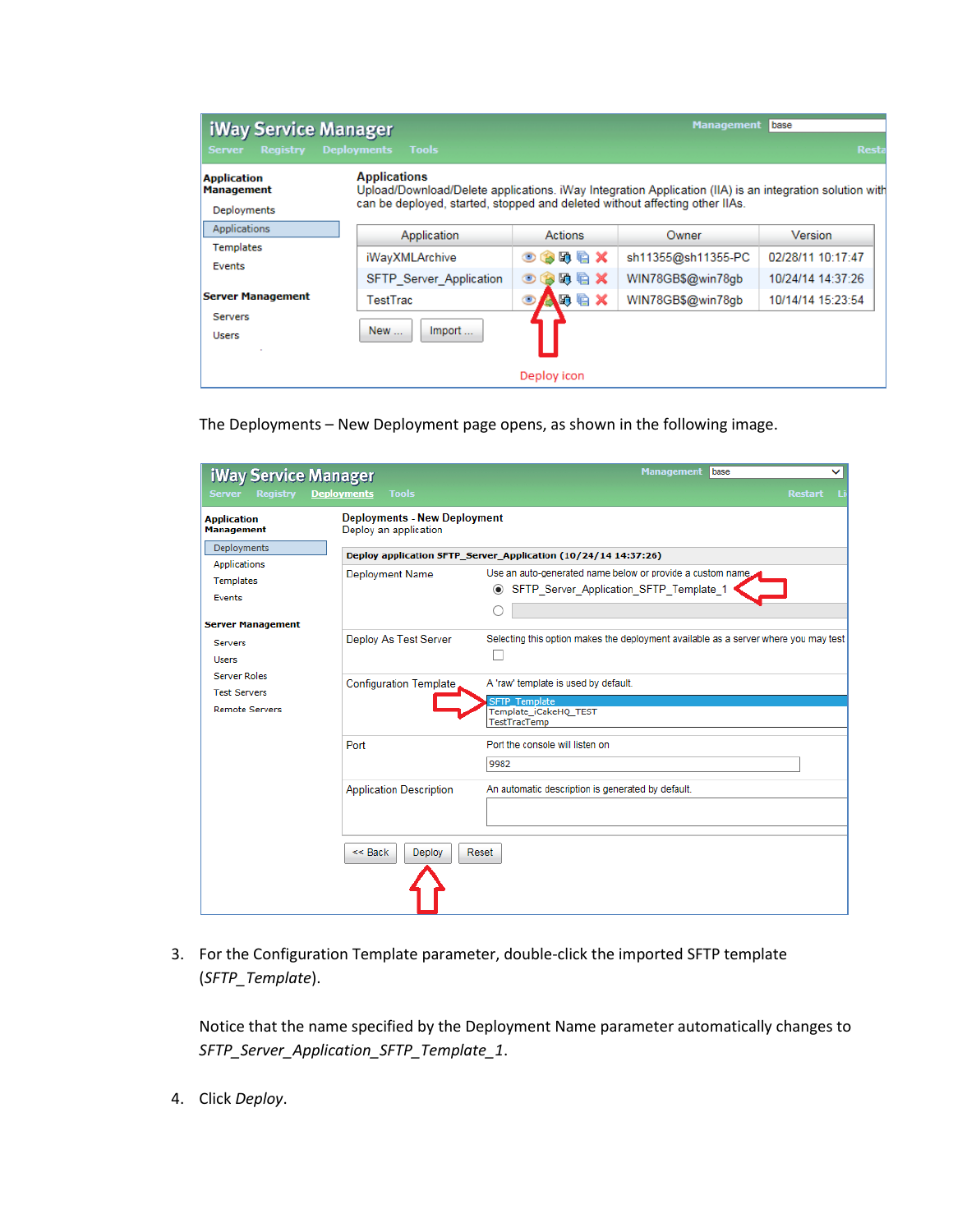The Deployments page opens and displays the deployed SFTP application (*SFTP\_Server\_Application\_SFTP\_Template\_1*) in the list of available deployments, as shown in the following image.

| <b>iWay Service Manager</b><br><b>Registry</b><br><b>Server</b> | <b>Deployments</b><br><b>Tools</b>                             |                          | <b>Management</b> | base                 | $\checkmark$<br><b>Licenses</b><br><b>Restart</b> | ◙<br>(?)<br>7.0.2.208<br>$\omega$<br><b>About</b><br><b>Logout</b> |
|-----------------------------------------------------------------|----------------------------------------------------------------|--------------------------|-------------------|----------------------|---------------------------------------------------|--------------------------------------------------------------------|
| <b>Application</b><br><b>Management</b>                         | <b>Deployments</b><br>Monitor and manage deployed applications |                          |                   |                      |                                                   |                                                                    |
| Deployments<br>Applications                                     | Deployment                                                     | Actions                  | <b>State</b>      | <b>Since</b>         | Application                                       | Template                                                           |
| <b>Templates</b><br>Events                                      | SFTP Server Application SFTP Template                          | $\circ$ $\circ$ $\times$ | ⊜                 | 10/24/14<br>14:21:27 | <b>SFTP Server Application</b>                    | <b>SFTP</b> Template                                               |
|                                                                 | TestTrac TestTracTemp                                          | $\circ$ $\circ$ $\times$ | $\bullet$         |                      |                                                   |                                                                    |
| <b>Server Management</b><br>Servers                             | iWayXMLArchive                                                 | $\circ$ $\circ$ $\times$ | ⊜                 | 09/11/14<br>14:15:43 | iWayXMLArchive                                    | raw                                                                |
| <b>Users</b><br>Server Roles                                    | iWayXMLArchive 1                                               | $\odot$ % $\times$       | $\bullet$         | 09/25/14<br>11:21:37 | iWayXMLArchive                                    | raw                                                                |
| <b>Test Servers</b><br><b>Remote Servers</b>                    | <b>New</b>                                                     |                          |                   |                      |                                                   |                                                                    |

5. Copy the *FTPSecurity.xml* file that you extracted from the *SFTP\_demo.zip* file to the *<iway\_home>* directory. For example:

## C:\iway7

- 6. Copy the *SFTPROOT.zip* file that you extracted from the *SFTP\_demo.zip* file to the *<iway\_home>* directory.
- 7. Extract the *SFTPROOT.zip* file in this directory. For example:

# C:\iway7\SFTPROOT

- 8. Start the deployed SFTP application (*SFTP\_Server\_Application\_SFTP\_Template\_1*) either as a service or from the iSM Administration Console.
- 9. Use *rsa\_privkey.ppk* file that you extracted from the *SFTP\_demo.zip* file as the Private key for the SFTP client you want to use.

### **Testing the Deployed SFTP Application**

The following image shows the Site Manager dialog in FileZilla (an FTP client) that is configured to communicate to iWay Service Manager (iSM) using SFTP.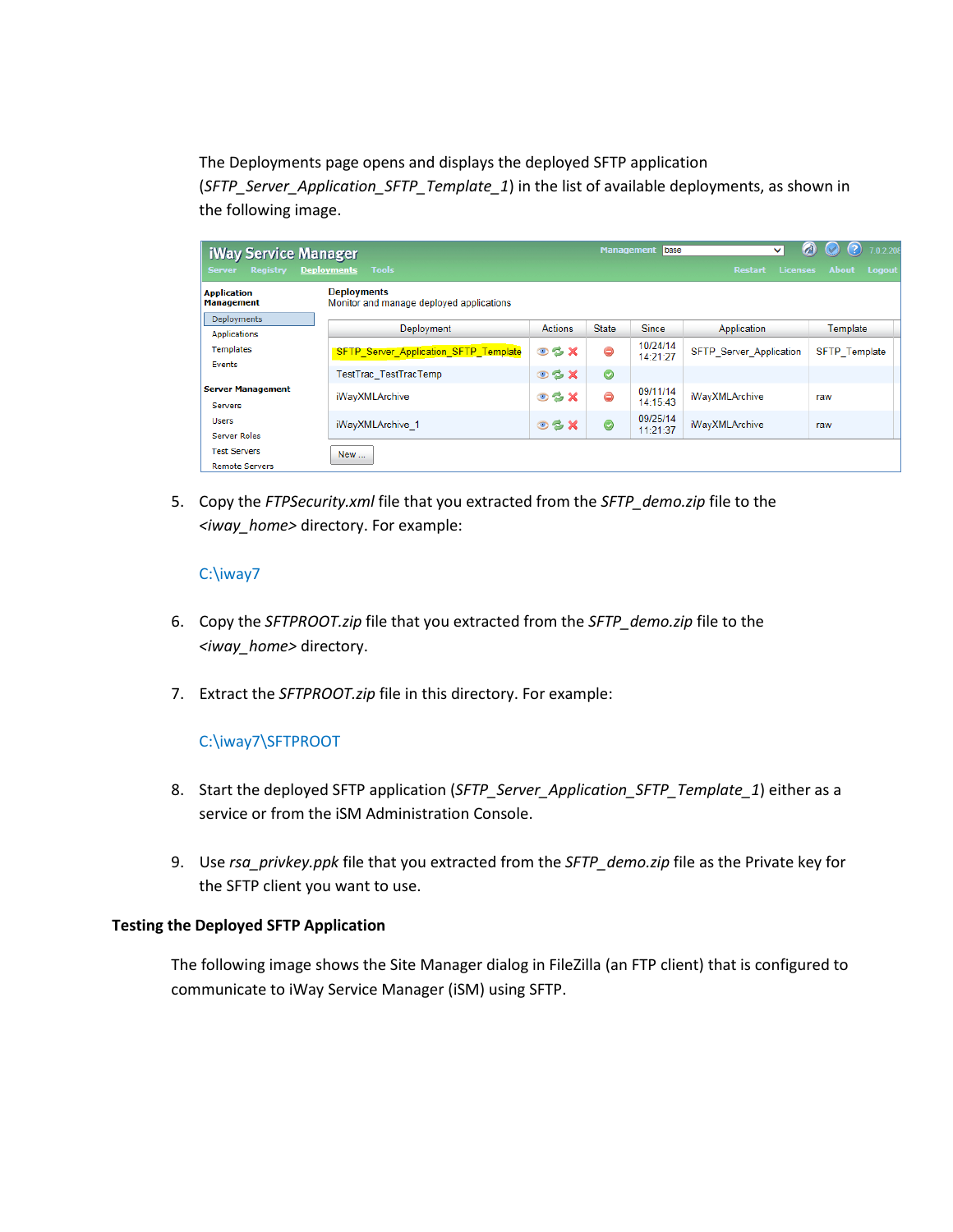| Site Manager                                                  | $\mathbf{x}$                                                                                                                                              |
|---------------------------------------------------------------|-----------------------------------------------------------------------------------------------------------------------------------------------------------|
| Select Entry:<br>My Sites<br>FTPS_iSM<br>New site<br>safesend | General<br>Advanced<br><b>Transfer Settings</b><br>Charset<br>Port: 22<br>win78gb.ibi.com<br>Host:<br>Protocol:<br>SFTP - SSH File Transfer Protocol<br>▼ |
|                                                               | Logon Type: Interactive<br>wz05228<br>User:<br>Password:<br>Account:<br>Comments:                                                                         |
| New Folder<br><b>New Site</b><br>New Bookmark<br>Rename       | À.<br>$\overline{\nabla}$                                                                                                                                 |
| <b>Delete</b><br>Duplicate                                    | OK<br>Cancel<br>Connect<br>Ш                                                                                                                              |

**Note:** In this example, you must select *Interactive* from the Logon Type drop-down list. This connection type only requires a user ID and uses a key pair (a public key and a private key) for connection authentication.

1. To add a private key to the FileZilla FTP client, click *Edit* from the menu bar and select *Settings*.



The Settings dialog opens, as shown in the following image.